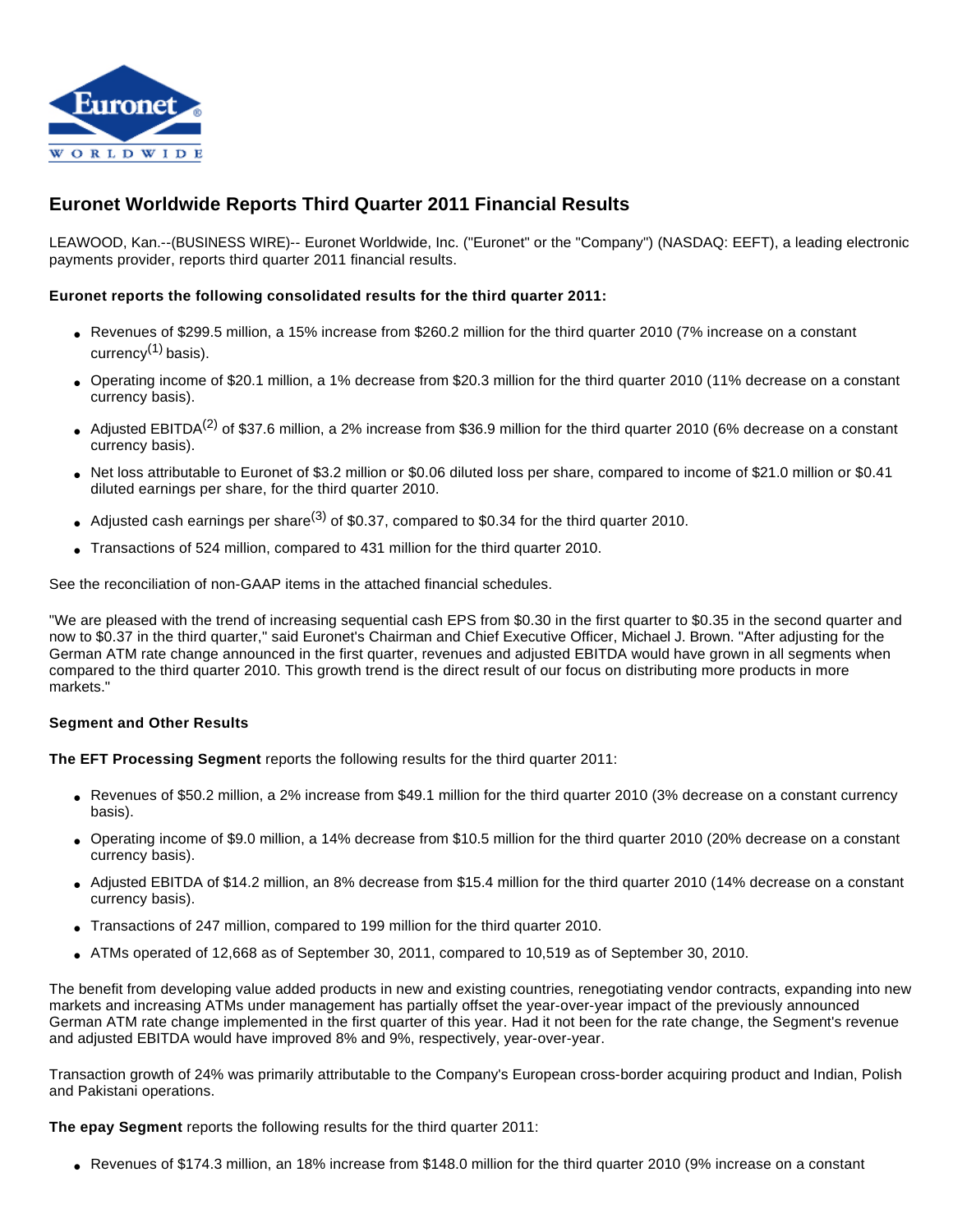currency basis).

- Operating income of \$13.3 million, a 12% increase from \$11.9 million for the third quarter 2010 (3% increase on a constant currency basis).
- Adjusted EBITDA of \$17.7 million, a 10% increase from \$16.1 million for the third quarter 2010 (2% increase on a constant currency basis).
- Transactions of 271 million, compared to 227 million for the third quarter 2010.
- Point of sale ("POS") terminals of 591,000 as of September 30, 2011, compared to 541,000 as of September 30, 2010.
- Retailer locations of 282,000 as of September 30, 2011, compared to 266,000 as of September 30, 2010.

Revenue growth in the epay Segment was primarily driven by the September 2011 acquisition of cadooz, a German market leader for vouchers, rewards and incentives, and the full quarter benefit of the September 2010 epay Brazil acquisition.

Operating income and adjusted EBITDA increases were mainly the result of the acquisition of epay Brazil and transaction increases in several markets driven by increased demand for mobile and non-mobile products. The third quarter 2011 profit contributions from cadooz were offset by professional fees incurred in connection with the acquisition. Operating income also benefited from full amortization of certain intangible assets related to the epay UK acquisition, which is excluded from the computation of adjusted EBITDA. These improvements more than offset transaction declines in the U.K. and Australia, which were mostly driven by economic and competitive pressures, lower cost call plans and the impact of certain large retailers entering into direct agreements with two mobile operators in Australia.

**The Money Transfer Segment** reports the following results for the third quarter 2011:

- Revenues of \$75.1 million, a 19% increase from \$63.1 million for the third quarter 2010 (13% increase on a constant currency basis).
- Operating income of \$4.8 million, a 30% increase from \$3.7 million for the third quarter 2010 (16% increase on a constant currency basis).
- Adjusted EBITDA of \$9.9 million, a 13% increase from \$8.8 million for the third quarter 2010 (5% increase on a constant currency basis).
- Total transactions of 6.1 million, compared to 5.4 million for the third quarter 2010.
- Network locations of 140,000 as of September 30, 2011, compared to 104,000 as of September 30, 2010.

Revenue grew as a result of transaction growth of 13%, driven by expansion of the origination and payout networks as well as 39% growth in non-money transfer transactions, such as check cashing and bill payment. Money transfers from Europe and other foreign countries increased 15% and transfers from the U.S. increased 8%, including a 2% increase in transfers from the U.S. to Mexico. This quarter's year-over-year growth in transfers from the U.S. to Mexico marks the first reported increase since 2007. Profit expansion was due to revenue growth and full amortization of certain intangible assets related to the 2007 acquisition of Ria, partially offset by increased operating costs for store and agent expansion.

**Corporate and other** reported \$7.0 million of expense for the third quarter 2011 compared to \$5.8 million for the third quarter 2010. The increase in year-over-year corporate expense is attributable to higher stock- and cash-based incentive compensation expense and professional fees.

### **Balance Sheet and Financial Position**

The Company's unrestricted cash on hand was \$180.9 million as of September 30, 2011, compared to \$225.5 million as of June 30, 2011 and total indebtedness was \$322.5 million as of September 30, 2011, compared to \$295.6 million as of June 30, 2011. The decrease in cash of \$44.6 million from June 30, 2011 was primarily the net result of the Company's acquisition of cadooz, share repurchases and operating free cash flows produced during the third quarter 2011. Total debt was increased to fund short-term corporate and Money Transfer Segment cash requirements.

As reported in August 2011, the Company closed its amended and expanded five-year credit facility, increasing the capacity of the revolving credit facility from \$100 million to \$275 million and decreasing the remaining amount owed on the term loan from \$126 million to \$80 million. Other amendments include flexibility to repurchase common stock and convertible debt. During the third quarter 2011, the Company purchased 0.8 million shares of its common stock and repurchased \$3.6 million in principal value of convertible debentures.

#### **Guidance**

The Company currently expects adjusted cash earnings per share for the fourth quarter 2011 to be approximately \$0.41, assuming foreign currency rates remain stable through the end of the quarter.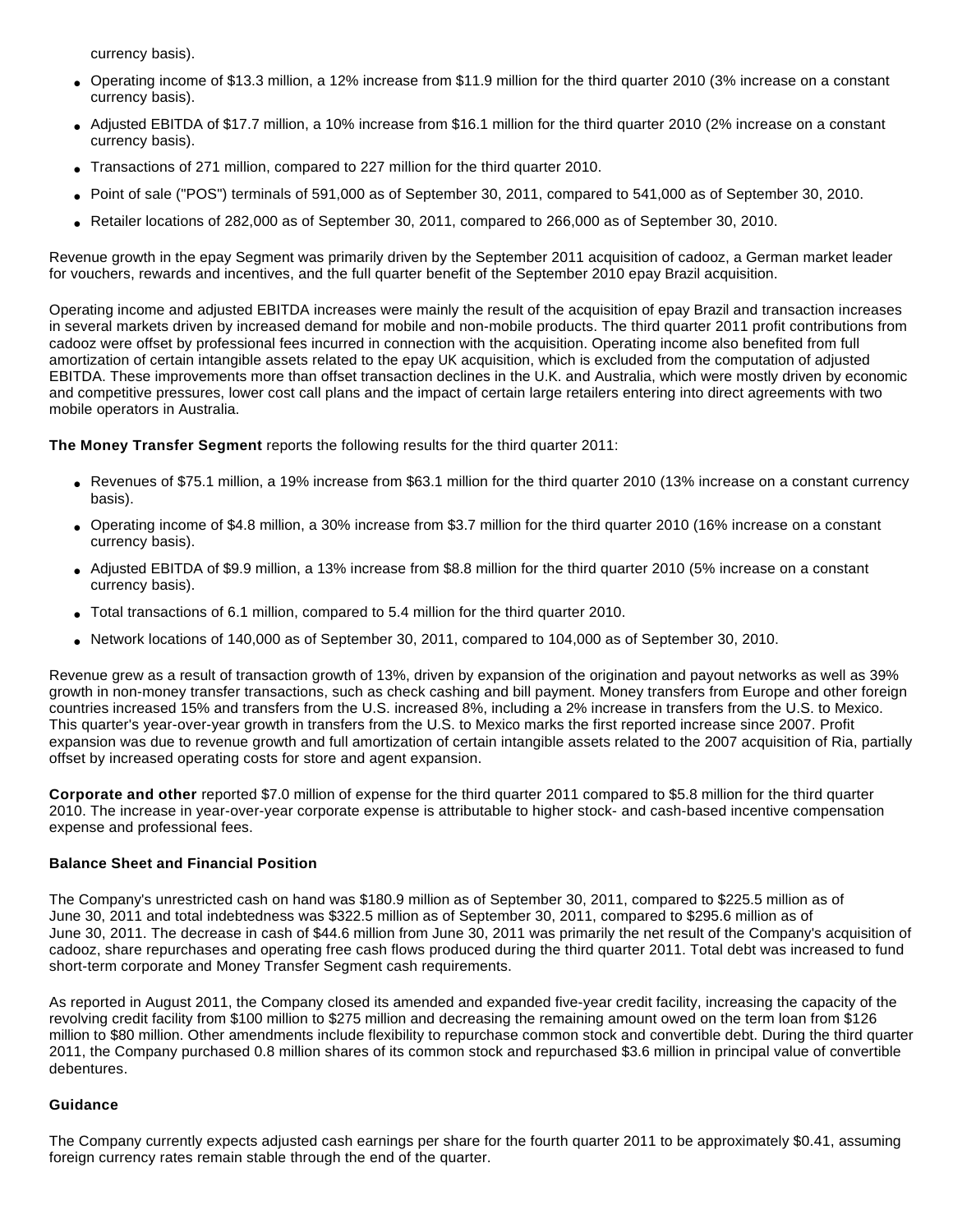#### **Non-GAAP Measures**

In addition to the results presented in accordance with U.S. GAAP, the Company presents non-GAAP financial measures, such as constant currency, adjusted EBITDA and adjusted cash earnings per share financial measures. These measures should be used in addition to, and not a substitute for, net income, operating income and earnings per share computed in accordance with US GAAP. We believe that these non-GAAP measures provide useful information to investors regarding the Company's performance and overall results of operations. These non-GAAP measures are also an integral part of the Company's internal reporting and performance assessment for executives and senior management. The non-GAAP measures used by the Company may not be comparable to similarly titled non-GAAP measures used by other companies. The attached schedules provide a full reconciliation of these non-GAAP financial measures to their most directly comparable U.S. GAAP financial measure.

(1) Constant currency measures are computed as if foreign currency exchange rates did not change from the prior period. This information is provided to illustrate the impact of changes in foreign currency exchange rates on the Company's results when compared to the prior period.

 $<sup>(2)</sup>$  Adjusted EBITDA is defined as net income excluding income tax expense, depreciation, amortization, share-based compensation</sup> expenses and other non-operating or non-recurring items that are considered expenses under U.S. GAAP.

(3) Adjusted cash earnings per share is defined as diluted U.S. GAAP earnings per share excluding the tax-effected impacts of: a) foreign exchange gains or losses, b) discontinued operations, c) gains or losses from the early retirement of debt, d) share-based compensation, e) acquired intangible asset amortization, f) non-cash interest expense, g) non-cash income tax expense, and h) other non-operating or non-recurring items. Adjusted cash earnings per share includes shares potentially issuable in settlement of convertible bonds or other obligations, if the assumed issuances are dilutive to adjusted cash earnings per share. Adjusted cash earnings per share represents a performance measure and is not intended to represent a liquidity measure.

#### **Conference Call and Slide Presentation**

Euronet Worldwide will host an analyst conference call on Wednesday, October 26, 2011, at 9:00 a.m. Eastern Time to discuss these results. To listen to the call via telephone, dial 877-303-6313 (USA) or +1-631-813-4734 (non-USA). The conference call will also be available via webcast at [www.euronetworldwide.com](http://cts.businesswire.com/ct/CT?id=smartlink&url=http%3A%2F%2Fwww.euronetworldwide.com&esheet=50043778&lan=en-US&anchor=www.euronetworldwide.com&index=1&md5=c1942f62e25621d2f2054cac7dbc5565) or [http://ir.euronetworldwide.com](http://cts.businesswire.com/ct/CT?id=smartlink&url=http%3A%2F%2Fir.euronetworldwide.com&esheet=50043778&lan=en-US&anchor=http%3A%2F%2Fir.euronetworldwide.com&index=2&md5=8bd7154b9372012794e3a905bcf273c5). Participants should go to the website at least 5 minutes prior to the scheduled start time of the event to register. A slideshow will be included in the webcast.

A webcast replay will be available beginning approximately one hour after the event at [www.euronetworldwide.com](http://cts.businesswire.com/ct/CT?id=smartlink&url=http%3A%2F%2Fwww.euronetworldwide.com&esheet=50043778&lan=en-US&anchor=www.euronetworldwide.com&index=3&md5=b9088b54c878025ae4724a8f695a4d1b) or [http://ir.euronetworldwide.com.](http://cts.businesswire.com/ct/CT?id=smartlink&url=http%3A%2F%2Fir.euronetworldwide.com&esheet=50043778&lan=en-US&anchor=http%3A%2F%2Fir.euronetworldwide.com&index=4&md5=05a4d05a522023a35b8a071b30fa70aa) An audio replay of the event will also be available by dialing 855-859-2056 (USA) or +1-404-537- 3406 (non-USA). The replay passcode is 16424370. The call and webcast replays will be available for one month and one year, respectively.

#### **About Euronet Worldwide, Inc.**

Euronet Worldwide is an industry leader in processing secure electronic financial transactions. The Company offers payment and transaction processing solutions to financial institutions, retailers, service providers and individual consumers. These services include comprehensive ATM, POS and card outsourcing services, card issuing and merchant acquiring services, software solutions, consumer money transfer and bill payment services, and electronic distribution for prepaid mobile phone time and other prepaid products.

Euronet's global payment network is extensive - including 12,668 ATMs, approximately 53,000 EFT POS terminals and a growing portfolio of outsourced debit and credit card services which are under management in 32 countries; card software solutions; a prepaid processing network of approximately 591,000 POS terminals at approximately 282,000 retailer locations in 29 countries; and a consumer-to-consumer money transfer network of approximately 140,000 locations serving 136 countries. With corporate headquarters in Leawood, Kansas, USA, and 47 worldwide offices, Euronet serves clients in approximately 150 countries. For more information, please visit the Company's website at [www.euronetworldwide.com](http://cts.businesswire.com/ct/CT?id=smartlink&url=http%3A%2F%2Fwww.euronetworldwide.com&esheet=50043778&lan=en-US&anchor=www.euronetworldwide.com&index=5&md5=88a1575e9b6894687e6a0a146857cd74).

Statements contained in this news release that concern Euronet's or its management's intentions, expectations, or predictions of future performance, are forward-looking statements. Euronet's actual results may vary materially from those anticipated in such forward-looking statements as a result of a number of factors, including: conditions in world financial markets and general economic conditions; technological developments affecting the market for the Company's products and services; foreign currency exchange fluctuations; the Company's ability to renew existing contracts at profitable rates; changes in fees payable for transactions performed for cards bearing international logos or over switching networks such as card transactions on ATMs; and changes in laws and regulations affecting the Company's business, including immigration laws. These risks and other risks are described in the Company's filings with the Securities and Exchange Commission, including our Annual Report on Form 10-K, Quarterly Reports on Form 10-Q and Current Reports on Form 8-K. Copies of these filings may be obtained via the SEC's Edgar website or by contacting the Company or the SEC. Euronet does not intend to update these forward-looking statements and undertakes no duty to any person to provide any such update under any circumstances. The Company regularly posts important information to the investor relations section of its website.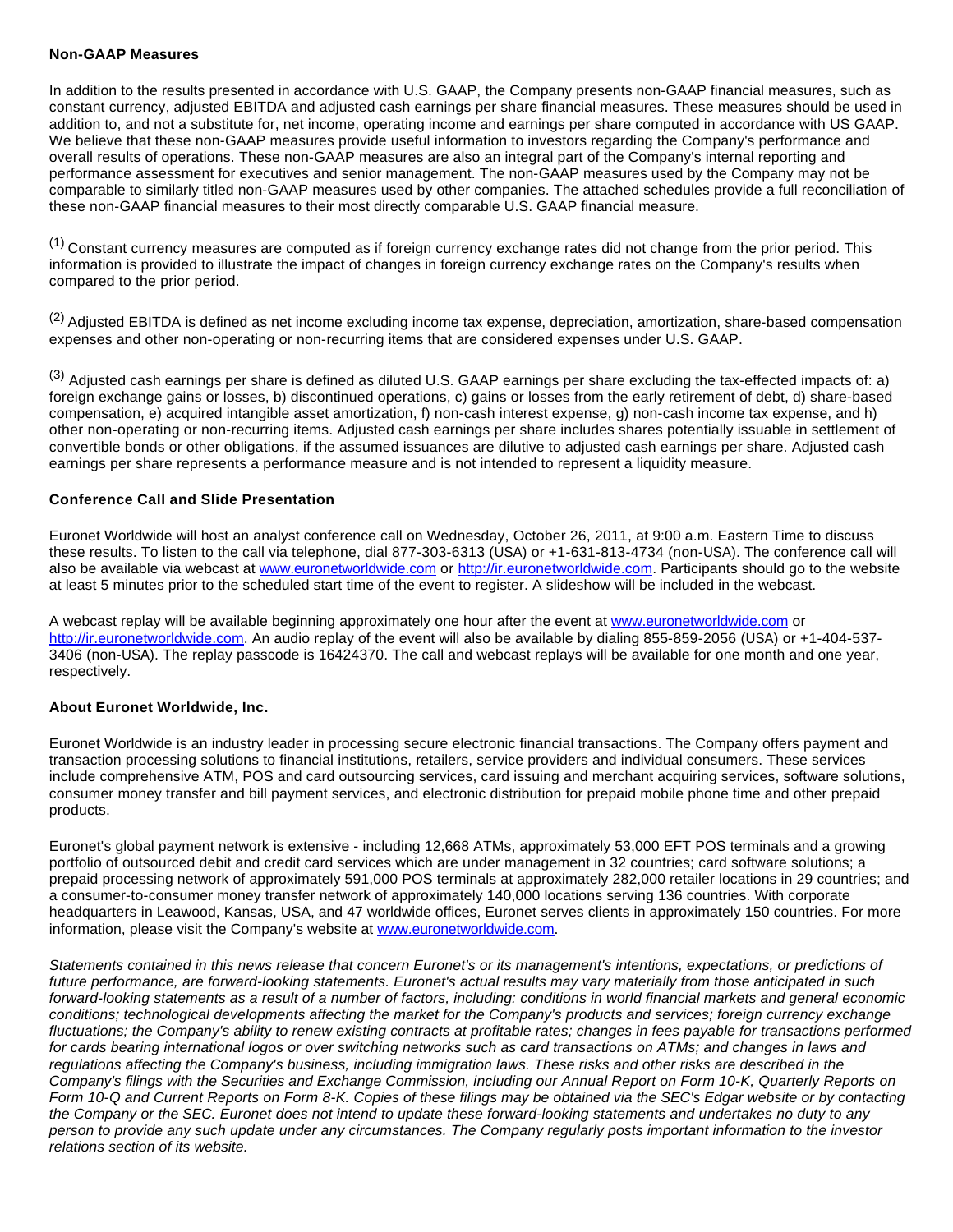# **EURONET WORLDWIDE, INC. Consolidated Statements of Operations (unaudited - in millions, except share and per share data)**

|                                                                                             | <b>Three Months Ended</b><br>September 30, |            |    |            |  |
|---------------------------------------------------------------------------------------------|--------------------------------------------|------------|----|------------|--|
|                                                                                             |                                            | 2011       |    | 2010       |  |
| Revenues                                                                                    | \$                                         | 299.5      | \$ | 260.2      |  |
| Operating expenses:                                                                         |                                            |            |    |            |  |
| Direct operating costs                                                                      |                                            | 190.5      |    | 167.4      |  |
| Salaries and benefits                                                                       |                                            | 44.0       |    | 35.0       |  |
| Selling, general and administrative                                                         |                                            | 30.1       |    | 23.2       |  |
| Depreciation and amortization                                                               |                                            | 14.8       |    | 14.3       |  |
| Total operating expenses                                                                    |                                            | 279.4      |    | 239.9      |  |
| Operating income                                                                            |                                            | 20.1       |    | 20.3       |  |
| Other income (expense):                                                                     |                                            |            |    |            |  |
| Interest income                                                                             |                                            | 1.7        |    | 0.8        |  |
| Interest expense                                                                            |                                            | (5.0)      |    | (5.0)      |  |
| Income from unconsolidated affiliates                                                       |                                            | 0.6        |    |            |  |
| Gain on settlement                                                                          |                                            |            |    | 3.1        |  |
| Loss on early retirement of debt                                                            |                                            | (1.9)      |    |            |  |
| Foreign exchange gain (loss), net                                                           |                                            | (11.9)     |    | 9.0        |  |
| Total other income (expense), net                                                           |                                            | (16.5)     |    | 7.9        |  |
| Income before income taxes                                                                  |                                            | 3.6        |    | 28.2       |  |
| Income tax expense                                                                          |                                            | (6.5)      |    | (7.1)      |  |
| Net income (loss)                                                                           |                                            | (2.9)      |    | 21.1       |  |
| Net income attributable to noncontrolling interests                                         |                                            | (0.3)      |    | (0.1)      |  |
| Net income (loss) attributable to Euronet Worldwide, Inc.                                   | \$                                         | (3.2)      | \$ | 21.0       |  |
| Earnings (loss) per share attributable to Euronet<br>Worldwide, Inc. stockholders - diluted |                                            |            |    |            |  |
| Earnings (loss) per share                                                                   | \$                                         | (0.06)     | \$ | 0.41       |  |
| Diluted weighted average shares outstanding                                                 |                                            | 51,116,512 |    | 51,539,150 |  |
| EURONET WORLDWIDE, INC.                                                                     |                                            |            |    |            |  |
|                                                                                             |                                            |            |    |            |  |

**Condensed Consolidated Balance Sheets (in millions)**

|                                | As of<br>September 30,<br>2011<br>(unaudited) | As of<br>December 31,<br>2010 |    |       |
|--------------------------------|-----------------------------------------------|-------------------------------|----|-------|
| <b>ASSETS</b>                  |                                               |                               |    |       |
| Current assets:                |                                               |                               |    |       |
| Cash and cash equivalents      | \$                                            | 180.9                         | \$ | 187.2 |
| Restricted cash                |                                               | 89.7                          |    | 108.7 |
| Inventory - PINs and other     |                                               | 83.3                          |    | 97.2  |
| Trade accounts receivable, net |                                               | 243.1                         |    | 288.8 |
| Other current assets, net      |                                               | 52.1                          |    | 46.1  |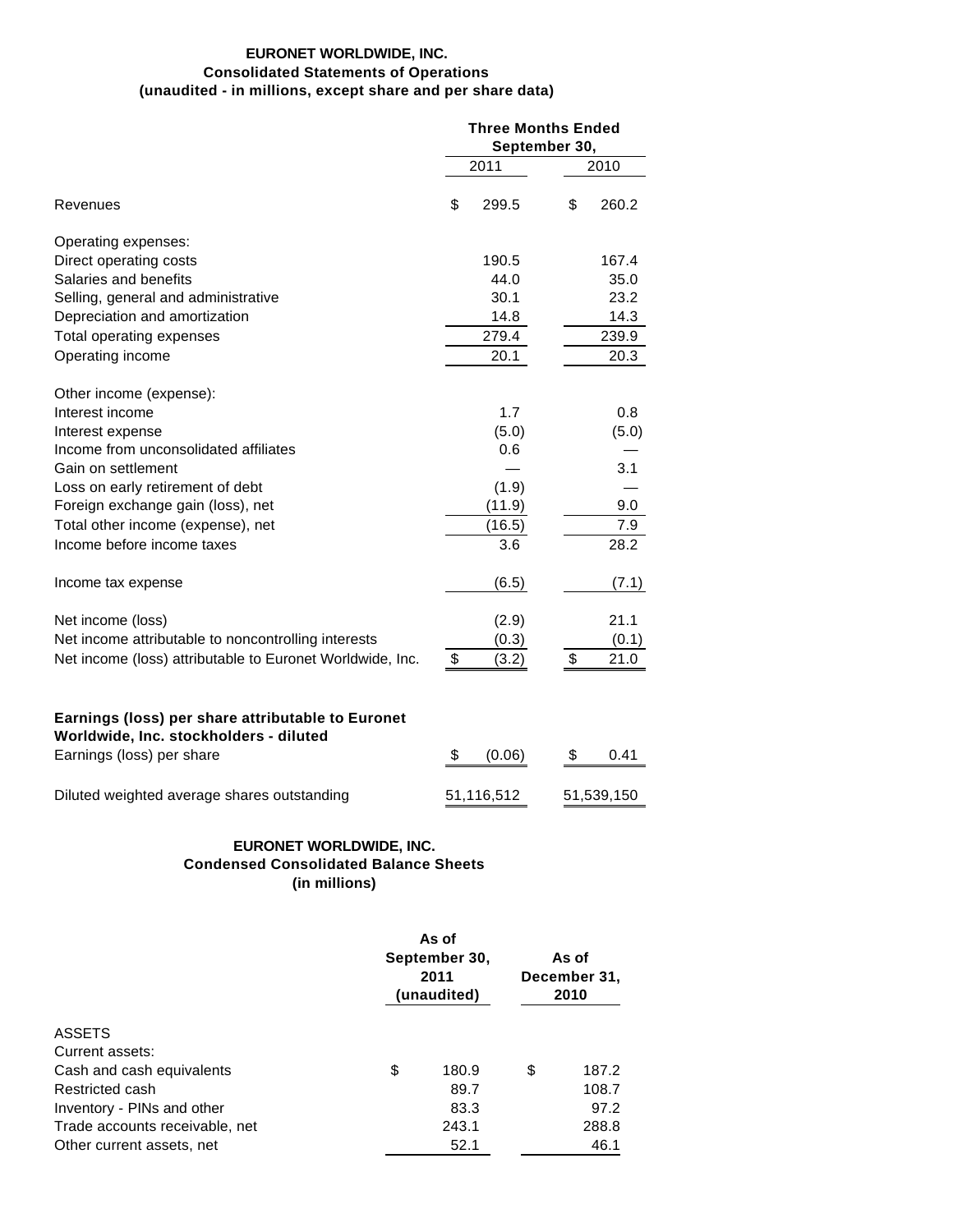| Total current assets                                         | 649.1         | 728.0         |
|--------------------------------------------------------------|---------------|---------------|
| Property and equipment, net                                  | 93.4          | 91.5          |
| Goodwill and acquired intangible assets, net                 | 581.7         | 541.5         |
| Other assets, net                                            | 58.1          | 48.4          |
| <b>Total assets</b>                                          | \$<br>1,382.3 | \$<br>1,409.4 |
| <b>LIABILITIES AND EQUITY</b><br><b>Current liabilities:</b> |               |               |
| Accounts payable and other current liabilities               | \$<br>498.0   | \$<br>566.5   |
| Short-term debt obligations                                  | 6.2           | 4.9           |
| <b>Total current liabilities</b>                             | 504.2         | 571.4         |
| Debt obligations, net of current portion                     | 314.6         | 286.1         |
| Capital lease obligations, net of current portion            | 1.7           | 2.4           |
| Deferred income taxes                                        | 24.4          | 22.0          |
| Other long-term liabilities                                  | 10.7          | 8.6           |
| <b>Total liabilities</b>                                     | 855.6         | 890.5         |
| Equity                                                       | 526.7         | 518.9         |
| Total liabilities and equity                                 | \$<br>1,382.3 | \$<br>1,409.4 |

# **EURONET WORLDWIDE, INC. Reconciliation of Net Income (Loss) to Adjusted EBITDA (unaudited - in millions)**

|                                                                                                                                | Three months ended September 30, 2011 |                          |                                       |                                 |       |                              |            |                     |             |
|--------------------------------------------------------------------------------------------------------------------------------|---------------------------------------|--------------------------|---------------------------------------|---------------------------------|-------|------------------------------|------------|---------------------|-------------|
|                                                                                                                                |                                       | <b>EFT</b><br>Processing | epay                                  | <b>Money</b><br><b>Transfer</b> |       | Corporate<br><b>Services</b> |            | <b>Consolidated</b> |             |
| Net loss                                                                                                                       |                                       |                          |                                       |                                 |       |                              |            | \$                  | (2.9)       |
| Add: Income tax expense<br>Add: Total other expense, net                                                                       |                                       |                          |                                       |                                 |       |                              |            |                     | 6.5<br>16.5 |
| Operating income (loss)                                                                                                        | \$                                    | 9.0                      | \$13.3                                | \$                              | 4.8   | \$                           | (7.0)      |                     | 20.1        |
| Add: Depreciation and amortization<br>Add: Share-based compensation                                                            |                                       | 5.2                      | 4.4                                   |                                 | 5.1   |                              | 0.1<br>2.7 |                     | 14.8<br>2.7 |
| Earnings (loss) before interest,<br>taxes, depreciation, amortization<br>and share-based compensation<br>(Adjusted EBITDA) (1) |                                       | 14.2                     | \$17.7                                |                                 | \$9.9 | \$                           | (4.2)      | \$                  | 37.6        |
|                                                                                                                                |                                       |                          | Three months ended September 30, 2010 |                                 |       |                              |            |                     |             |

|                                                            | <b>EFT</b><br><b>Processing</b> | epay | Money<br>Corporate<br><b>Transfer</b><br><b>Services</b><br><b>Consolidated</b> |  |     |              |
|------------------------------------------------------------|---------------------------------|------|---------------------------------------------------------------------------------|--|-----|--------------|
| Net income                                                 |                                 |      |                                                                                 |  | \$. | 21.1         |
| Add: Income tax expense<br>Deduct: Total other income, net |                                 |      |                                                                                 |  |     | 7.1<br>(7.9) |